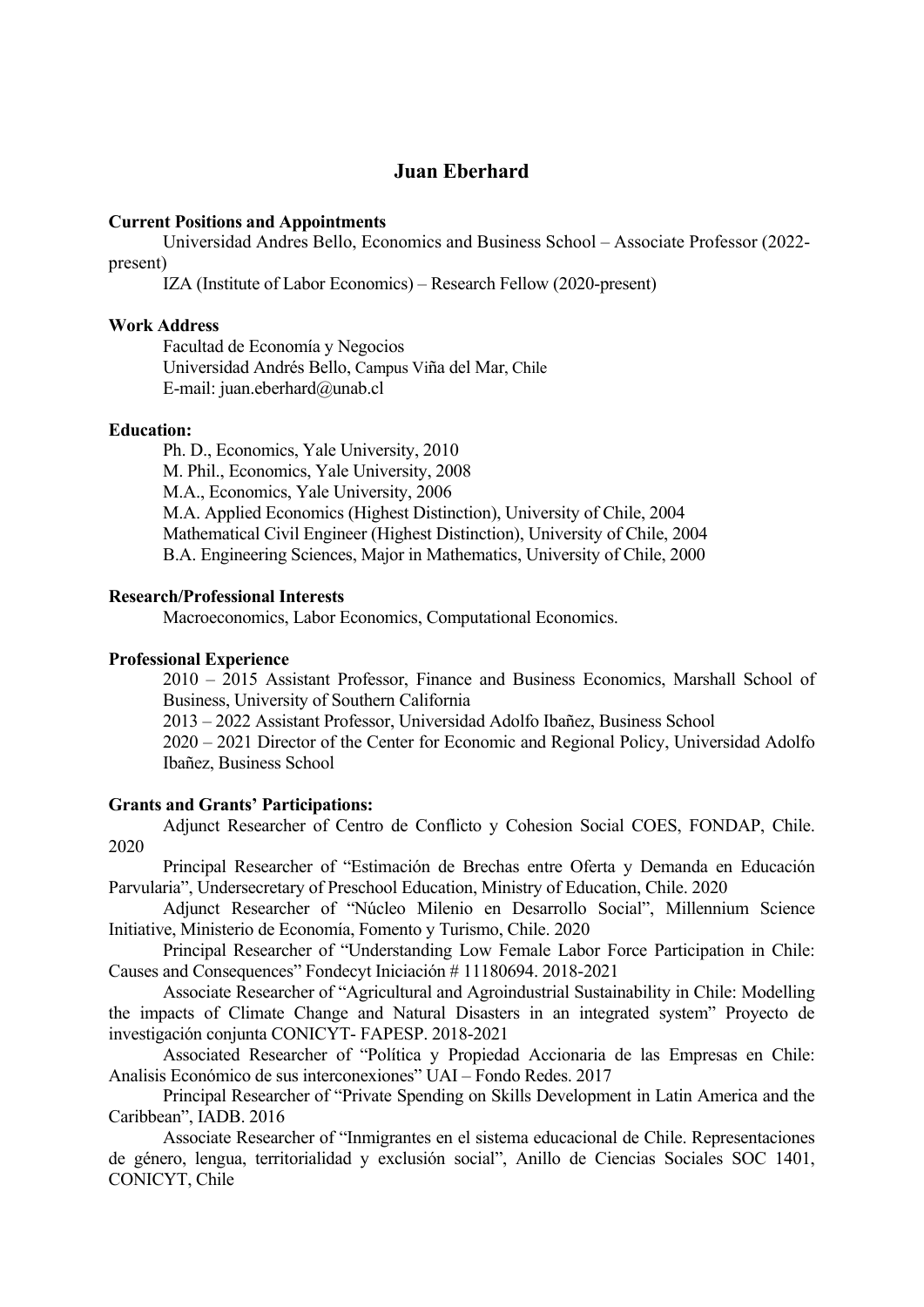Associate Researcher of "Development of Sustainable Mining Strategies in Chile with a Regionalized National Model", Proyecto de Investigación Conjunta CONICYT-BMBF. 2016-2019

#### **Publications**

"Analyzing Stock Brokers´ trading patterns: a network decomposition and spatial econometrics approach" (with Jose Arenas, Jaime Lavin and Alejandro Montecinos), *Complexity,*  2019.

"Diferencias en la Elección de Establecimiento Educacional para la Población Local e Inmigrantes: Caso Chileno" (with Catalina Lauer), Estudios Pedagógicos, Vol.45, No.2. Dec 2019.

 "Health at Birth, Parental Investments and Academic Outcomes", (with Prashant Bharadwaj and Christopher Neilson). *Journal of Labor Economics*, Vol 36, No 2. April 2018.

 "A Network-Based Dynamic Analysis in an Equity Stock Market" (with Jaime Lavin and Alejandro Montecinos), *Complexity*, 2017

 *"*Estimating the effects of teen motherhood in Chile: a family fixed effect approach", (with Matías Berthelon and Diana Kruger), *Estudios de Economía*, Vol 44, No 1. June 2017.

#### **Working Papers:**

"Immigration, Human Capital and the Welfare of Natives", (Job Market Paper )

 "Cooperatives as an alternative to reduce high territorial concentration of capital ownership in the Chilean Case", (with Patricio Aroca)

 "Poverty Traps, Structural Transformation, and Rural Land Concentration in India", (with Manaswini Rao and Prashant Bharadwaj)

 "Effects of Maternity on Labor Outcomes and Employment Quality for Women in Chile" (with Javier Fernandez and Catalina Lauer) - Submitted

 "COVID-19 and employment relief programs: A tale of spatially blind policies for spatially driven pandemic" (with Patricio Aroca and Esteban Lopez) -Submitted

 "On-the-Job Training Decision in Latin America" (with Gabriel Moraga, Elenonora Nun and Aldo Madariaga). IDB Working Paper Series (Department of Research and Chief Economist); IDB-WP-772.

"Atmospheric Air Pollution and Birth Weight", (with P. Bharadwaj)

 *"*Attracting Human Capital: Place-based or People centered Policies?" (with P. Aroca and D. Pereira)

 **"**Impacto de la Educación Media Técnica-Profesional sobre el éxito en la Educación Superior" (with P. Aroca and R. Valdebenito)

"The Impact of the Special Mining Tax over Key Variables of the Chilean Economy" (with P. Aroca, L. Bieritz, N. Garrido, A. Grossmann, A. Moennig)

 "Impact Assessment of the Changes in the Energy Source and Efficiency on the Chilean Mining Sector" (with P. Aroca, L. Bieritz, A. Grossmann,A. Moennig)

#### **Work in Progress**

 "Learning by Reading: Spillover Effects of Early Reading Skills" (with Matías Berthelon and Diana Kruger)

 "The Boom in Chilean Saltpeter Industry: A Case of Dutch Disease under the Gold Standard"

 "Managers, Owners and their friends: Studying the interlocking effects of social and stockholders networks on Chilean Firms" (with J. Lavín, E. Lopez, A. Montecinos)

"Studying the regional monopsony power in the labor market" (with E. Lopez, R. Sanchez)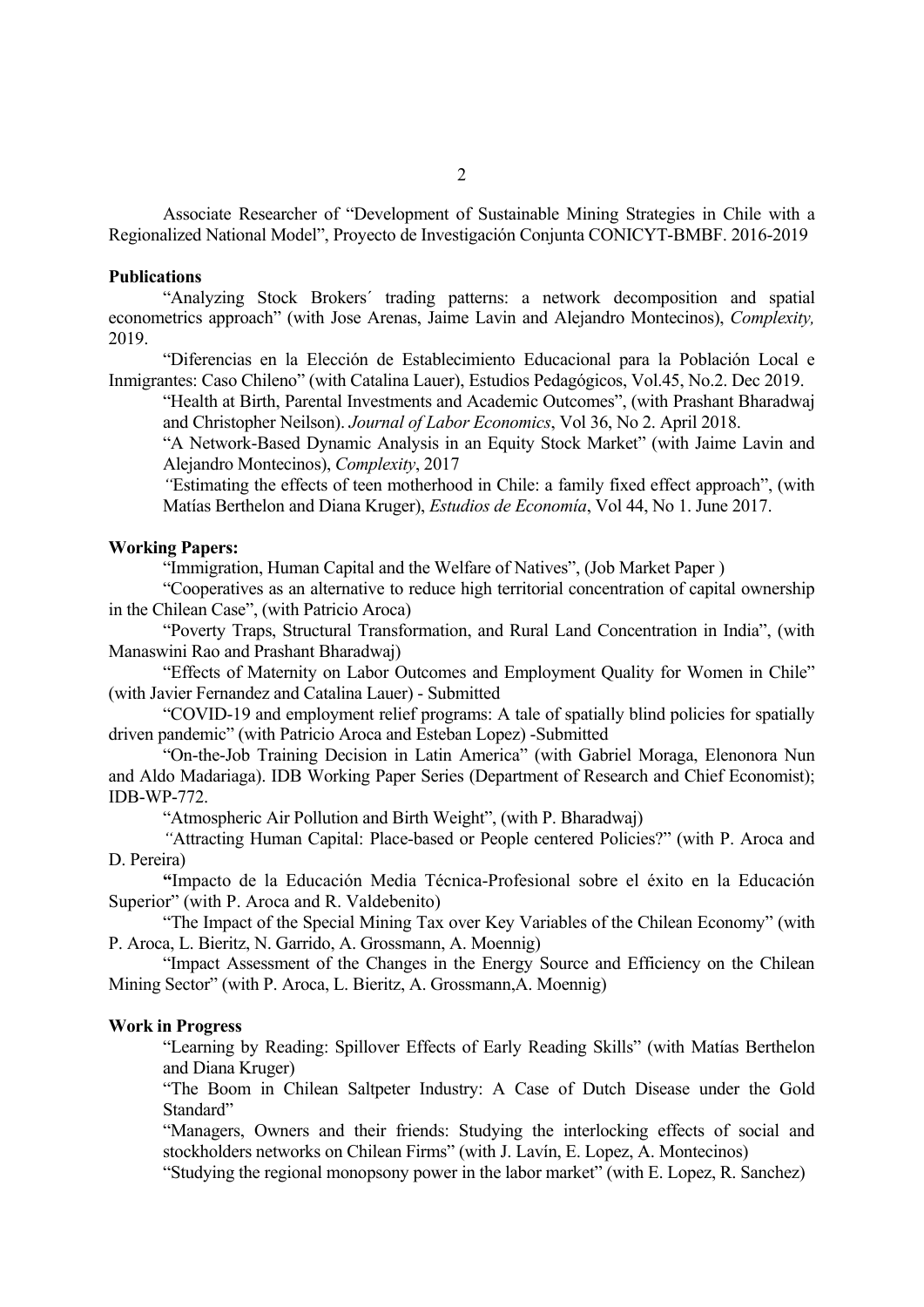"Endogenous Business Cycles" (with E. Albagli)

 "Using Contracting Mapping theory to Improve Performance in Simulated Method of Moments"

"The Educational Transition and Decreasing Wage Inequality in Chile", (with E. Engel)

### **Conference/Workshop Presentations:**

2021: Macro group SECHI, UAI, SECHI, PUCV.

2019: CMF, CEPR (UAI), IIOA.

2018: SECHI, CEPR (UAI), COCHILCO

2017: U. de Chile.

2016: U. de Santiago de Chile, SECHI, U. Diego Portales

2015: SOCHER-PRSCO, U. Alberto Hurtado

2013: U. Adolfo Ibañez, U. Católica de Chile. U. Diego Portales.

2012: Oxford University, U. of British Columbia, Elon University, Central Bank of

## Chile, UC – Riverside.

2011: SOLE, UNC- Greensboro, CEF, USC-Marshall Macro-Labor Day, U de Chile.

2010: USC-Marshall School of Business, NERA, All California Labor Econ. Conference.

2009: U. de Chile, Yale Macro Workshop, Yale Summer Seminar.

 2008: NEUDC (Boston University), UNDP Inequality Project Meeting, ATINER, Yale Environmental Seminar.

### **Teaching Experience:**

Descriptive Analytics, Master of Business Analytics, Universidad Adolfo Ibañez Macroeconomics II, Master of Economics, Universidad Adolfo Ibañez Econometrics, Universidad Adolfo Ibañez Industrial Organization, Universidad Adolfo Ibañez

International Economics, Universidad Adolfo Ibañez

Macroeconomic for Business (Econ 252 and Econ 352), Marshall School of Business Macroeconomic Analysis for Business Decisions (BUAD 350), Marshall School of Business

#### **Consulting**

2022: Economic Evaluation of "Programa Sao Paulo Más Digital: Transformación Digital del Gobierno de Sao Paulo", IADB

2021: Economic Evaluation of "Programa Ceara Más Digital: Transformación Digital del Gobierno de Ceara", IADB

 2021: Economic Evaluation of "Programa Alagoas Más Digital: Transformación Digital del Gobierno del Estado de Alagoas", IADB

2019: Economic Evaluation of "Programa de Fortalecimiento de la Gestión Estratégica de la Seguridad Pública en Chile", IADB

 2019: Economic Evaluation of "Proyecto de Mejoramiento del Sistema Nacional de Abastecimiento", IADB

2018: Economic Evaluation of "Proyecto de Mejoramiento de los Servicios de Control Gubernamental para un control efectivo, preventivo y facilitador de la gestión pública", IADB

 2017: Economic Evaluation of "Proyecto de Mejoramiento y Ampliación de los Servicios de Soporte para la Provisión de los Servicios a los Ciudadanos y las Empresas a Nivel Nacional", IADB

2017: Report "Costo de Planes de Salud" (with Fabián Duarte), CODELCO.